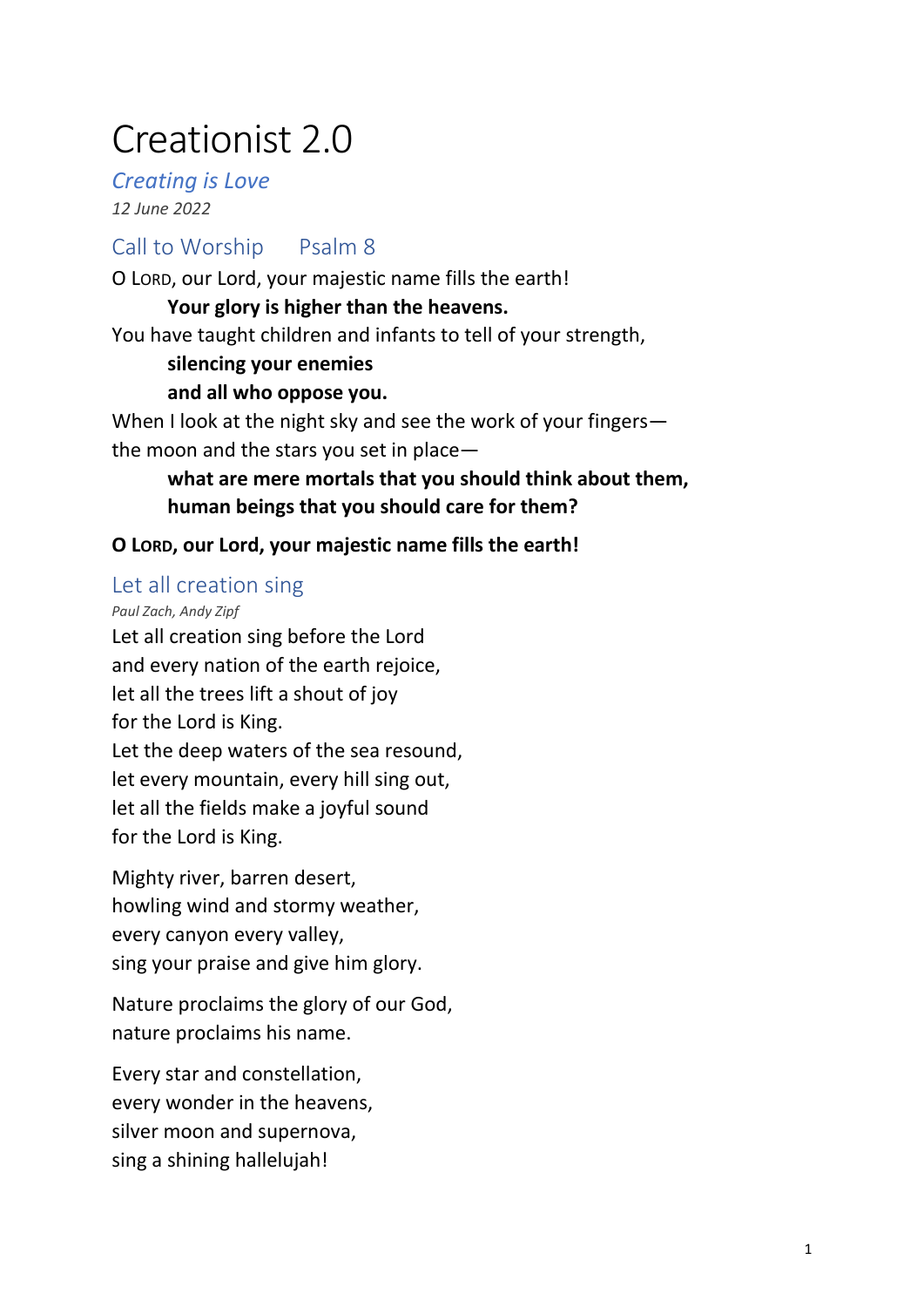Nature proclaims the glory of our God, nature proclaims his name.

Honey bees and weeping willows, grizzly bears and armadillos, every narwhal and sea otter, every son and every daughter.

Nature proclaims the glory of our God, nature proclaims his name.

La la la la la la la - All the earth, praise the Lord La la la la la la la - All the earth, praise the Lord

Prayer of Adoration and Confession

GOD, brilliant Lord, yours is a household name.

Nursing infants gurgle choruses about you; toddlers shout the songs that drown out foolish talk, and silence ignorant babble.

I look up at your macro-skies, dark and enormous, your hand-made sky-jewellery, Moon and stars mounted in their settings. Then I look at my micro-self and wonder, Why do you bother with us? Why take a second look our way?

You put us in charge of your handcrafted world, repeated to us your Genesis-charge, Made us co-creators with you.

GOD, brilliant Lord,

your name echoes around the world.

Spirit of truth, something in our hearts says: "We are made for light and truth'. But our anxieties and doubts divert us back into the lies and prejudices of the world:

Create in us a clean heart, O God,

**and renew a right spirit within me..**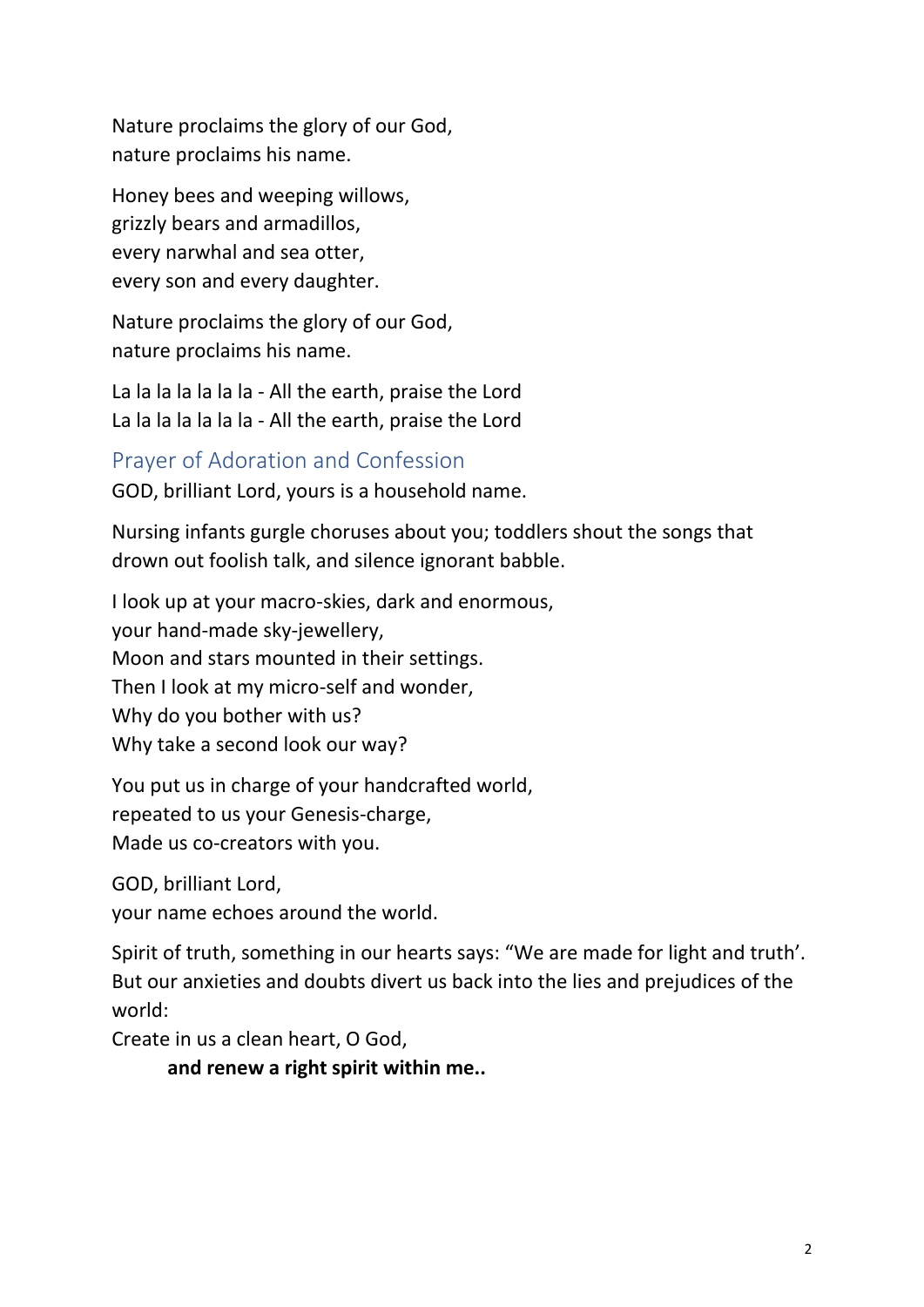Prince of peace, something in us whispers: "We are intended for concord." But our inner conflict reacts with the world's strife and leaves us suspicious and aggressive.

Create in us a clean heart, O God,

# **and renew a right spirit within me..**

Father of love, something within us wants to sing: "We are created for love." But a discordant self-interest allies with the world's greed and inhibits our will to love others.

Create in us a clean heart, O God,

# **and renew a right spirit within me..**

God of Jesus and our God, forgive us and straighten us out.

You are truth:

# **Help us to trust you with all that is in us.**

You are peace.

## **Overcome our disharmony.**

You are love.

# **Fill us with compassion.**

Loving God, we thank you that our prayers are answered before we speak them. By your saving grace, we are certainly a forgiven and redeemed people. Thanks be to God. Amen!

I tell you plainly: Our sins are forgiven. Let us receive Christs' grace, and accept the enabling power of the Spirit, and become more than we are today. Amen!

# Homework

Take a few moments to share with the person or people next to you how you have been or seen creating at work this week.

# **Notices**

# The Peace

# Reading 1 Genesis 1:26-31

 $26$  Then God said, "Let us make humankind in our image, according to our likeness; and let them have dominion over the fish of the sea, and over the birds of the air, and over the cattle, and over all the wild animals of the earth, and over every creeping thing that creeps upon the earth."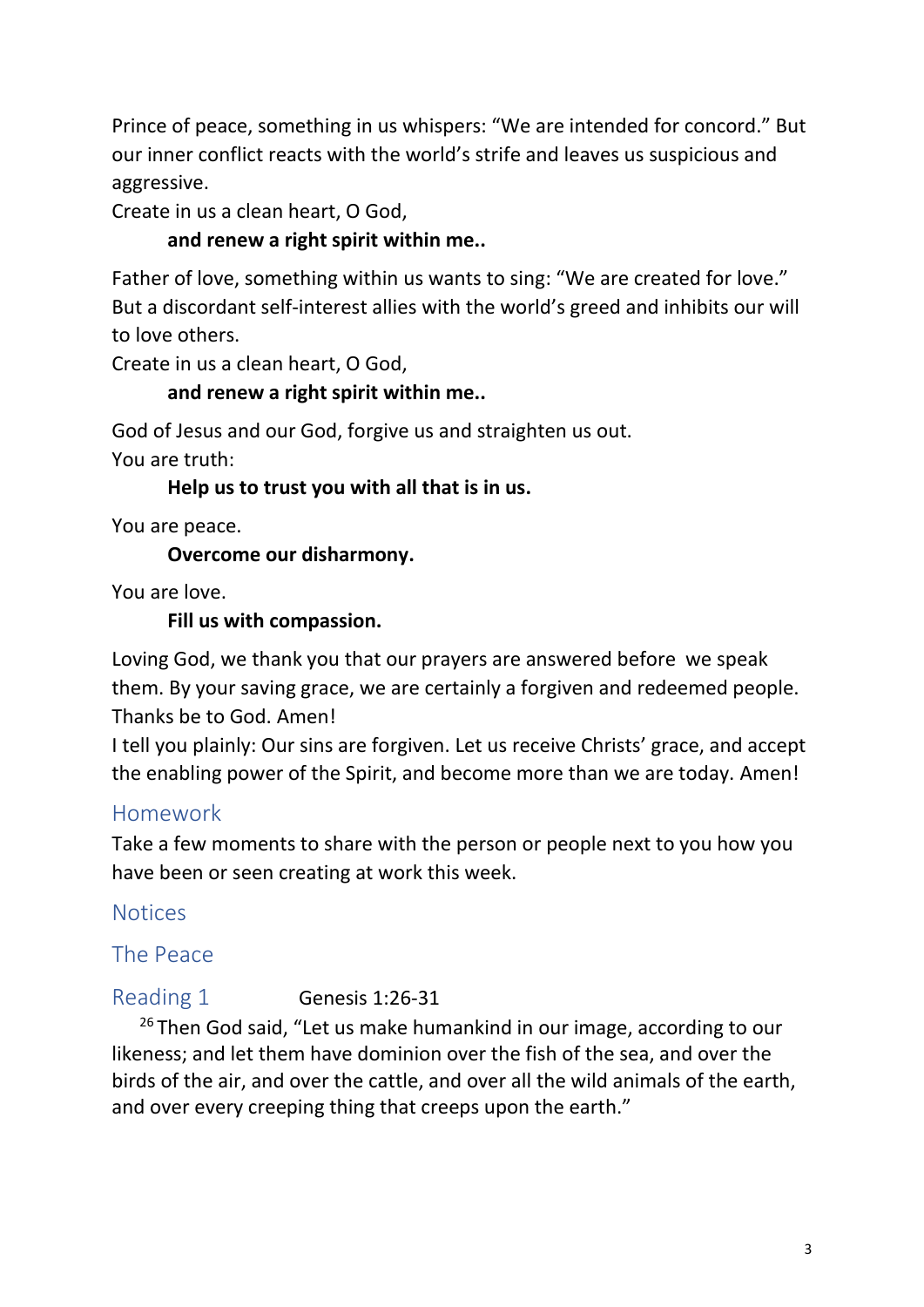$27$  So God created humankind in his image, in the image of God he created them; male and female he created them.

<sup>28</sup> God blessed them, and God said to them, "Be fruitful and multiply, and fill the earth and subdue it; and have dominion over the fish of the sea and over the birds of the air and over every living thing that moves upon the earth."  $29$  God said, "See, I have given you every plant yielding seed that is upon the face of all the earth, and every tree with seed in its fruit; you shall have them for food. <sup>30</sup> And to every beast of the earth, and to every bird of the air, and to everything that creeps on the earth, everything that has the breath of life, I have given every green plant for food." And it was so.  $31$  God saw everything that he had made, and indeed, it was very good. And there was evening and there was morning, the sixth day.

# Reflection 1

I have been thinking over the last week that this story of creation, of being created to be creators, is a paradigm shift. What do I mean by that? It is a different way of looking at the world to what many of us have grown up with and become familiar with. It's not new. As I said a couple of weeks ago the story really does begin at the beginning. So if it's not new, then how is it different?

In some ways it is a little like a child learning that Santa Claus is actually mum and dad. Nothing has changed about how our Christmas presents have arrived under the tree. It's just that we see the process differently. For some kids it is an aha! moment. For others it is a disappointment, the loss of a fantasy. And for others it is just carrying on from one moment to the next, information filed and life continues.

Now, I'm not suggesting that our understanding of our faith is some kind of fantasy that we need to divest. It is simply an example of how our view of the world can be changed with quite simple ideas that were in front of us all along, but that we hadn't ever noticed before. I have to be honest with you when I say that I have not ever thought about my faith in this way before. This is as new to me as it likely is to you. What I realised in the middle of all this is that I am immersed in this paradigm shift, I am breathing it, I am living it and the temptation is strong to think that everyone around me must be doing the same thing. And of course that isn't the case.

Think about the disciples, living with Jesus, ministering with Jesus, performing miracles with Jesus. They spent 3 years full-time with Jesus and they still hadn't wrapped their heads around what he was saying and doing after he rose again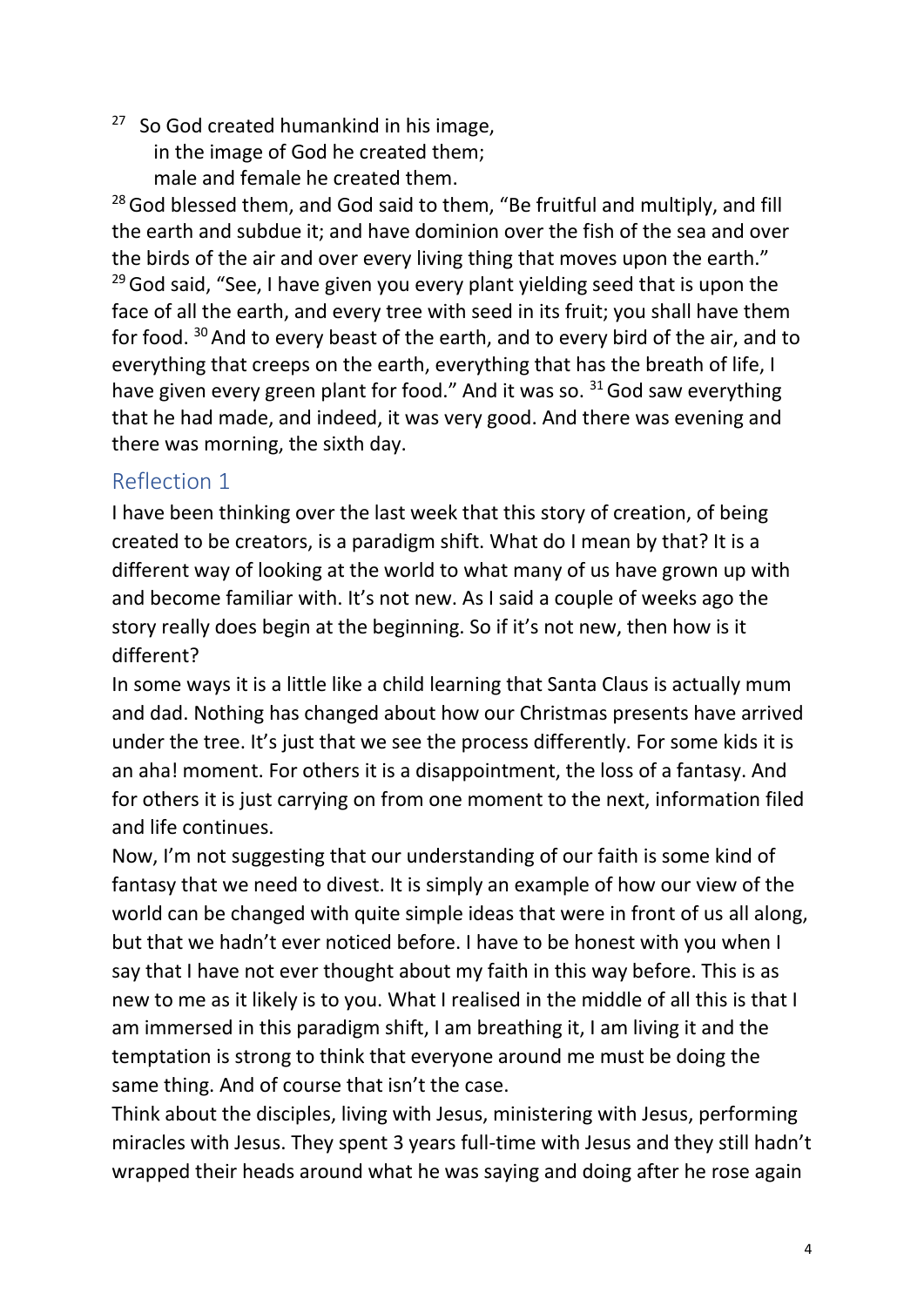and fed them fish on the beach. I've preached this created to be creators thing twice, for 20 minutes on a Sunday. The amazing thing is that anyone gets any of it at all.

So, what to do? To begin with, I slow down. I genuinely believe that this way of thinking about our faith, of approaching how we talk about our relationship with God and with each other is potentially world changing. I say potentially because if I rush off and leave everyone behind in my eagerness to reach the end-point there's unlikely to be much changing going on. So I slow down. I talk about the ideas in bite-size pieces. We think about it together and hear each other as we process our thoughts. When God gave the man and the woman dominion over every living thing there was no suggestion that everything had to be in ordered rows the next day. In fact there is a sense that the idea of dominion was less about order and structure than it was about love and care. "Look after these good things I have created," seems to be the underlying principle. No rushing about understanding and analysing. Rather an awareness of nurture and giving attention to. Think of a bonsai master creating a bonsai tree. The work continues day in and day out. Love and attention are given to training and shaping the tree knowing that the task will never be finished. It is that same sense of love and attention that God applied to creation and that God calls the first people to continue. This is where I want to dwell in the moment as it were. Creating is the ultimate act of love. It may not always feel like it. I'm tired and dinner needs cooking and I really don't feel like it. In setting my feelings aside and preparing that meal I don't want to prepare I display love, for myself, and anyone else who may eat with me. It may not seem very loving to slap some baked beans on toast and call it dinner, but it is. Pausing to listen to the world around us is an act of love. One of my purposeful creating moments this last week was to stop and listen to the birds calling to each other. It was a beautiful moment and refreshed my soul. Sharing a moment with grieving person on the other end of the phone is a creative act of love. Knitting a bonnet for a child is a creative act of love. Preparing the soil for the next season's crops is a creative act of love. Holding the hand of a shut-in is a creative act of love. Accepting our weaknesses and frailties, and those of everyone around us is a creative act of love. And all of these creative acts of love flow from the one who created us in his image and saw that we were good. I think that's pretty cool!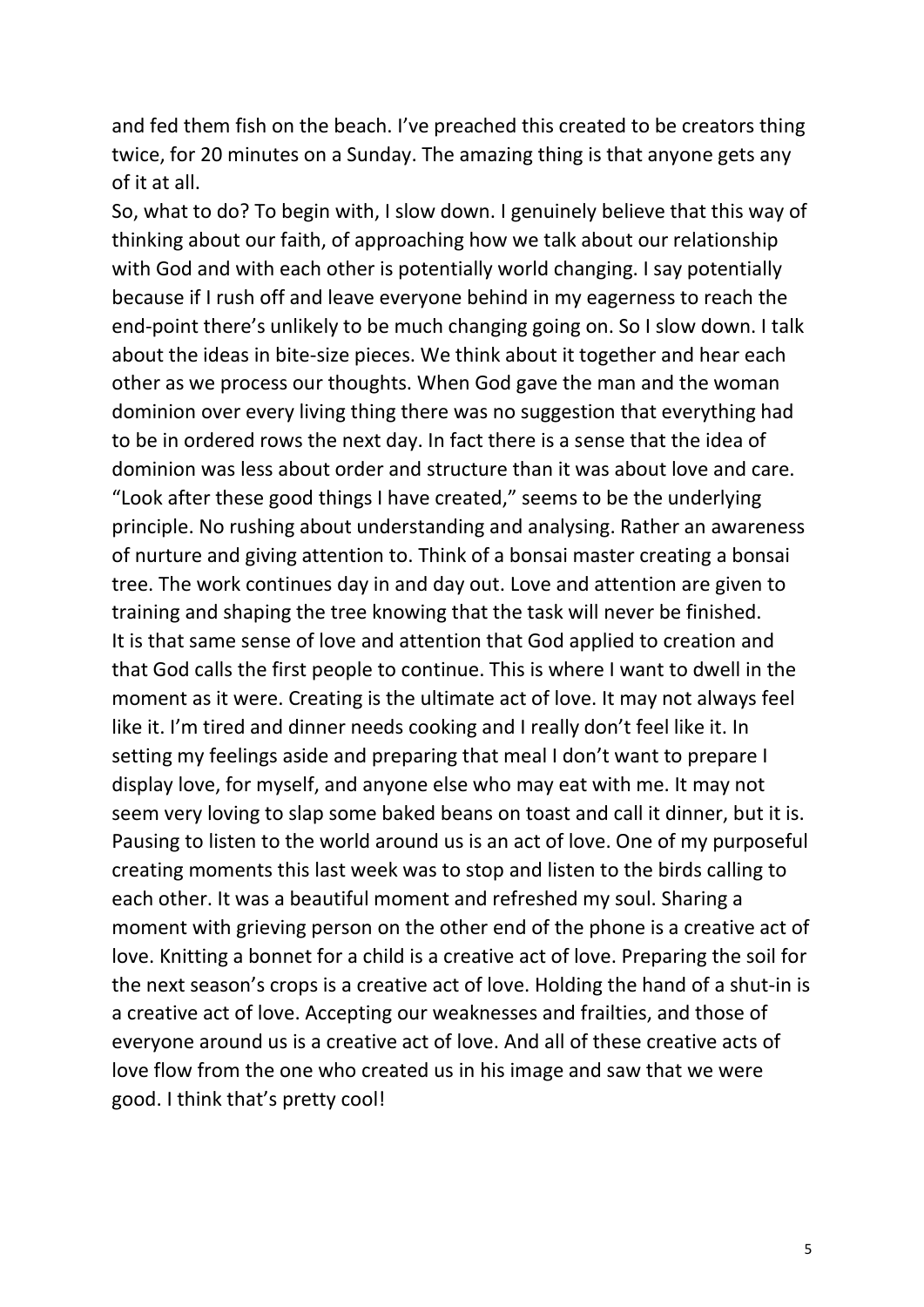## The love of God

*Frederick M. Lehman* The love of God is greater far Than tongue or pen can ever tell; It goes beyond the highest star, And reaches to the lowest hell; The guilty pair, bowed down with care, God gave His Son to win; His erring child He reconciled, And pardoned from his sin.

Oh, love of God, how rich and pure! How measureless and strong! It shall forevermore endure— The saints' and angels' song.

When hoary time shall pass away, And earthly thrones and kingdoms fall, When men who here refuse to pray, On rocks and hills and mountains call, God's love so sure, shall still endure, All measureless and strong; Redeeming grace to Adam's race— The saints' and angels' song.

Could we with ink the ocean fill, And were the skies of parchment made, Were every stalk on earth a quill, And every man a scribe by trade; To write the love of God above Would drain the ocean dry; Nor could the scroll contain the whole, Though stretched from sky to sky.

#### Reading 2 1 Corinthians 13:1-8a

If I speak in the tongues of mortals and of angels, but do not have love, I am a noisy gong or a clanging cymbal. <sup>2</sup> And if I have prophetic powers, and understand all mysteries and all knowledge, and if I have all faith, so as to remove mountains, but do not have love, I am nothing. <sup>3</sup> If I give away all my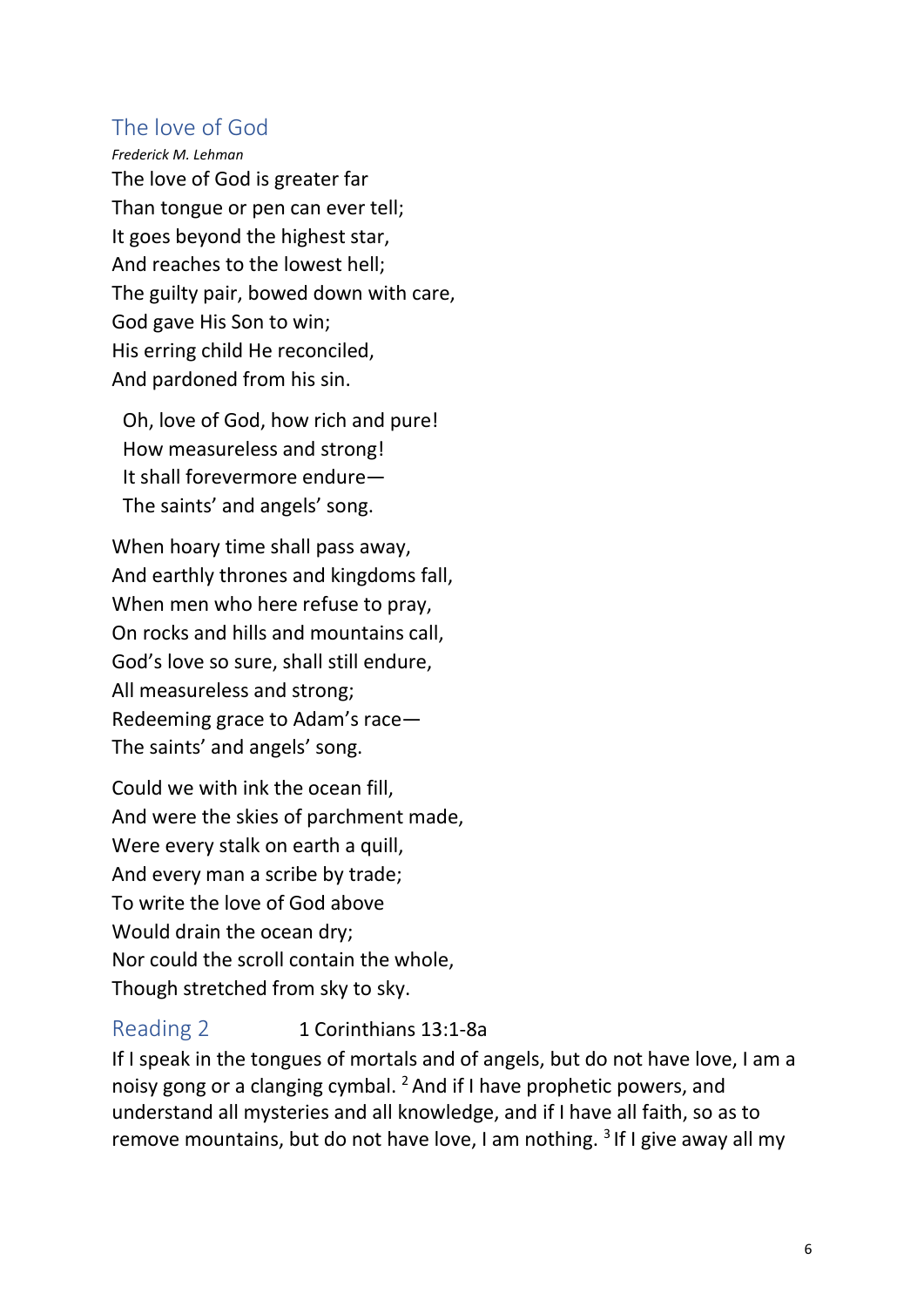possessions, and if I hand over my body so that I may boast, but do not have love, I gain nothing.

<sup>4</sup> Love is patient; love is kind; love is not envious or boastful or arrogant <sup>5</sup> or rude. It does not insist on its own way; it is not irritable or resentful; <sup>6</sup> it does not rejoice in wrongdoing, but rejoices in the truth.  $7$  It bears all things, believes all things, hopes all things, endures all things.

<sup>8</sup> Love never ends.

## Reflection 2

Here's another way to think about all this. 1 John 4:16 tells us that God is love. Genesis 1 shows us that in the ultimate act of love God created the universe, the earth and everything in it. So we could say that love and creation are inextricably combined. Creation could not happen without love and love is made real in the creation. I want to emphasise here that none of this creation stuff I am talking about is in any way new. What is new is the approach we are taking. It's a little like working out geometry from first principles or learning to build a house without any prior knowledge apart from how to swing a hammer.

Now, to be fair, if that sounds difficult, I would be inclined to agree with you. Instead of just saying, believe in Jesus and you will be saved we are going back some steps and trying to understand why we are saved when we believe in Jesus. I think maybe it's like when you build a house you need to put in a good foundation. Jesus is absolutely central as the rock on which our foundation is laid. Then we put in the footings and prepare the concrete base that goes on top. The thing we need to remember is that no matter how good the rock is, if we don't get the rest done well the house will still have the potential to slide off the rock in the event of an earthquake.

With all that said, I want to explore some of those footings in the form of creation as an act of love. First of all, verses 1-3 from our reading in 1 Corinthians. Allow me to paraphrase it this way. I can be as creative as I like, make things, say things, do things and without love infusing every little part of it I am wasting my time. Just as God's motivation to create was love, our motivation also needs to be love. I have already defined a creator as someone who adds something good to the world. I think it is important to hold that definition close when we think about love. There can be a temptation to think that simply doing is a creative thing that should fit the bill. I have found myself sliding that way. But what if love is a necessary part of creating good? I am in a way thinking out loud here – you will probably get a lot of that over the next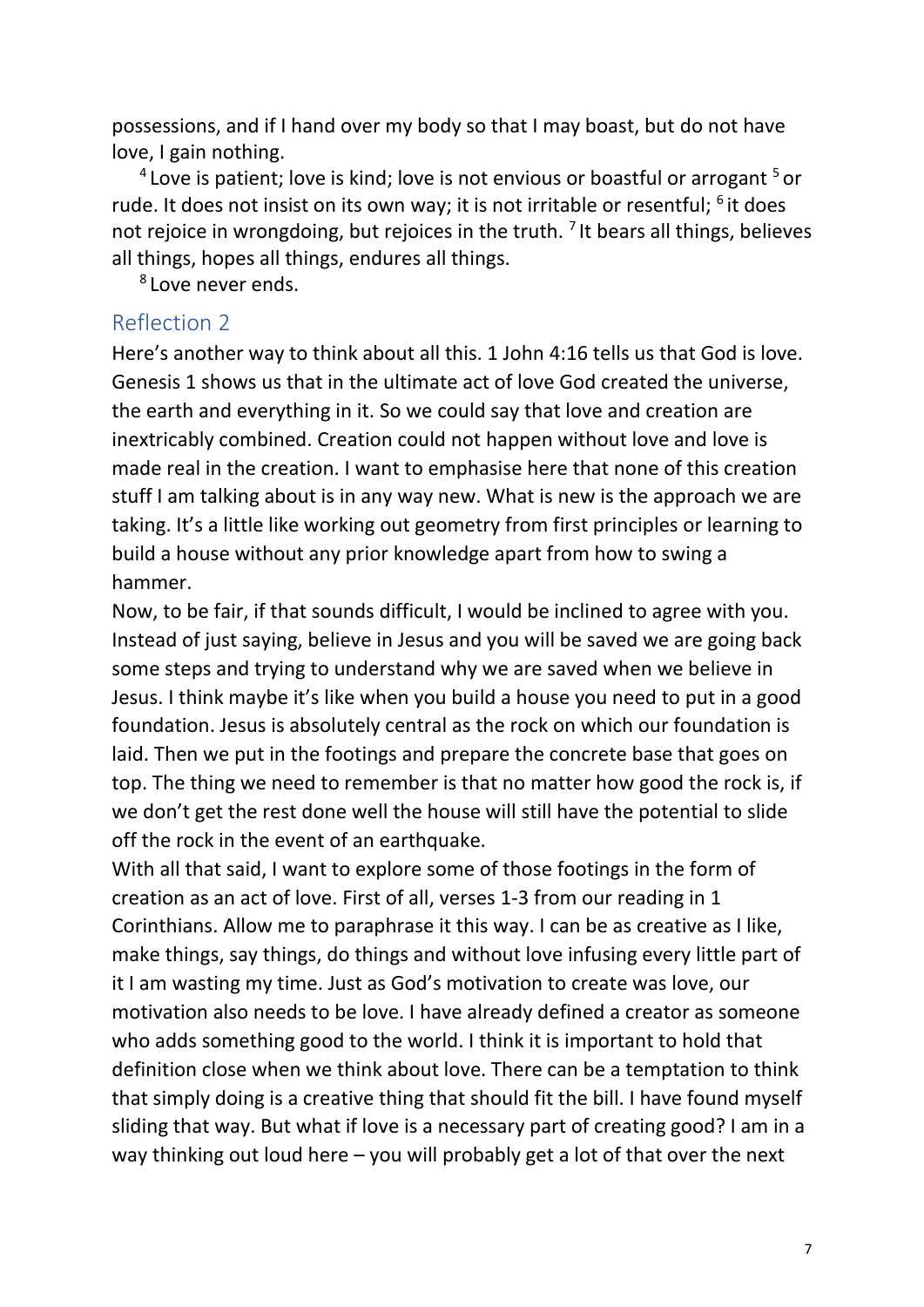few months. What if an essential ingredient for all good creating is the liberal application of love? I am imagining a mechanic peering over a vehicle looking to effect a repair and the love for the task results in a good job being completed. Or a hospital visitor sitting with a sick person and their love for that person enabling that creative act of comfort and encouragement. And this is where we find the next part of our reading so enlightening. Love is patient. The act of creating requires patience. I think we all know that, even when we are tempted to rebel against is. The act of creating is kind. Yes, creating can involve breaking something down in order to build something else in its place. But there is no sense of hatred or disgust in the process. It is moving resources from one point to another in a way that will make the world a better place. The act of creating is not envious or boastful or arrogant. It has no need to be any of these. Creating is adding a gift to the world. It sees hope and possibility. Out of that hope and possibility comes generosity and freshness. The act of creating isn't looking to twist or break the world, rather it gifts the world with a new way of understanding, a vision of how the world can be transformed into the new heaven and earth. The act of creating lays out vistas of hope and endurance.

And I just know that some of you are listening to this thinking, what does any of that have to do with me making cheese rolls on a Wednesday morning. To begin with I struggled to avoid a trite or arrogant sounding response to a question like that. Until I thought back to the need to slow down. Maybe the best answer is to ask if you made the cheese rolls with love. Because if you did that, all the rest kind of just flows on from that. You may not see it. You may not feel it. But as you create with love it happens anyway. And you know what? I think that's pretty cool too.

# We Pray

God who created with love and who continues to create with love we welcome your presence here with us today. We confess that often times we just want to get on with life, or at least let life get on with us. So much of life can feel like hard work and we want to climb off the treadmill. Help us to find your creative love in the midst of our struggles. Help us to creatively rest where we need rest and seed goodness when we are ready to move. Teach us to create with love, in your love. Amen.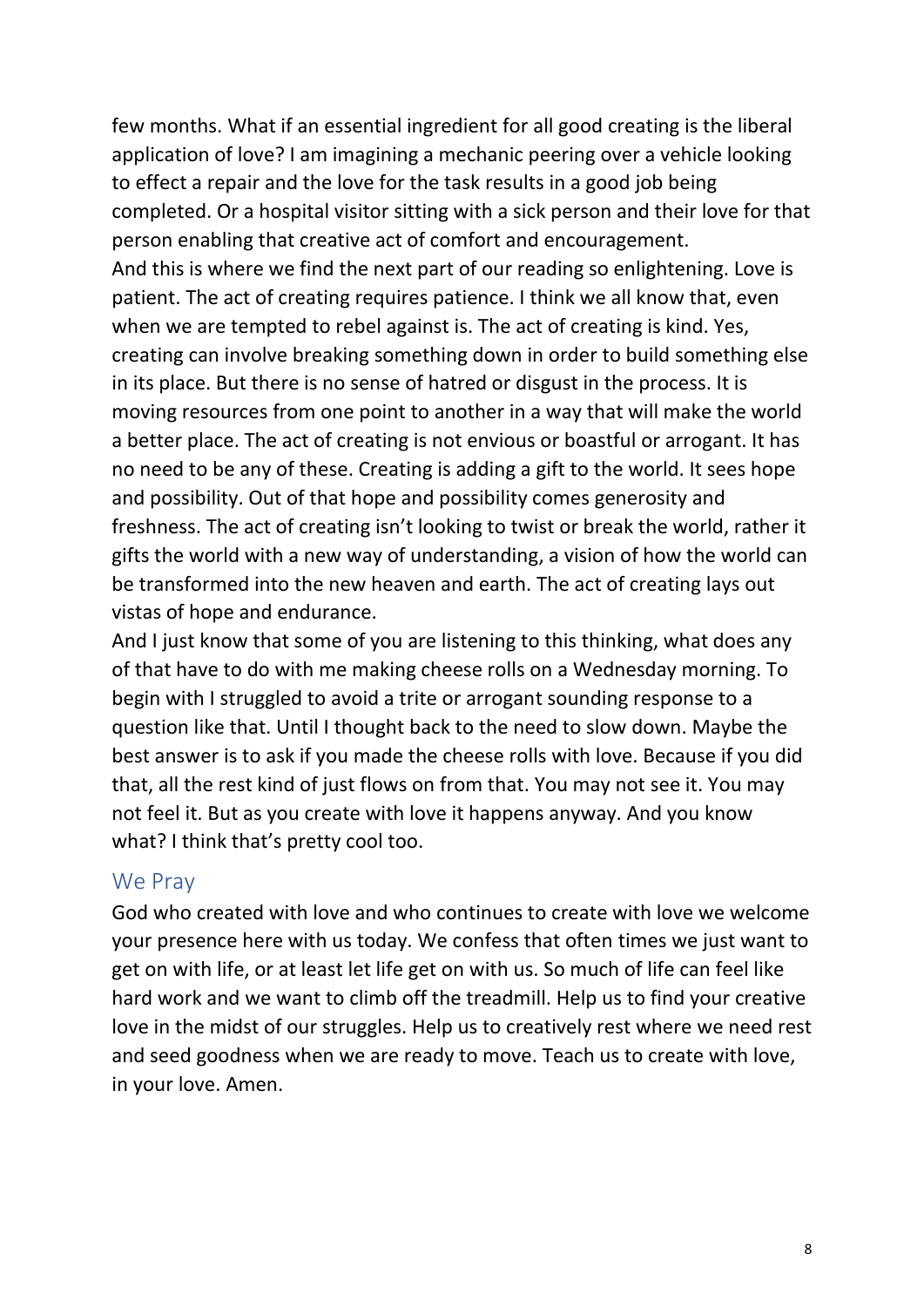# Morning has broken

*Eleanor Farjeon* Morning has broken like the first morning Blackbird has spoken like the first bird Praise for the singing Praise for the morning Praise for them springing fresh from the world

Sweet the rain's new fall, sunlit from heaven Like the first dewfall on the first grass Praise for the sweetness of the wet garden Sprung in completeness where his feet pass

Mine is the sunlight Mine is the morning Born of the one light Eden saw play Praise with elation, praise ev'ry morning God's recreation of the new day

# **Offering**

#### *https://www.umcdiscipleship.org/worship-planning*

Mighty God, who is both one and three, we praise you as God above us, God beside us, and God within us. We bring our gifts to you in worship and gratitude as our Creator and Provider of all good things. We acknowledge that our relationship with you in all three persons begins and ends on your side of the equation: beginning with your devotion and not our own, beginning with your wisdom and not our own. We come into relationship resting on your grace-filled love and not our intermittent efforts to be faithful in our love for you. Bless these gifts we give and bless the transformational impact they might have. In your holy name, we pray. Amen.

# Prayer for Others and Ourselves

Those affected by the war in Ukraine. In particular today we think of those who are facing hunger as a result of grain not being able to leave the region.

Spirit of God who searches our hearts and knows our thoughts

# **Intercede for us according to God's will**

For leaders around the world who have failed to lead for all their people, captured by money and power and left flailing for answers when those things no longer make a difference.

Spirit of God who searches our hearts and knows our thoughts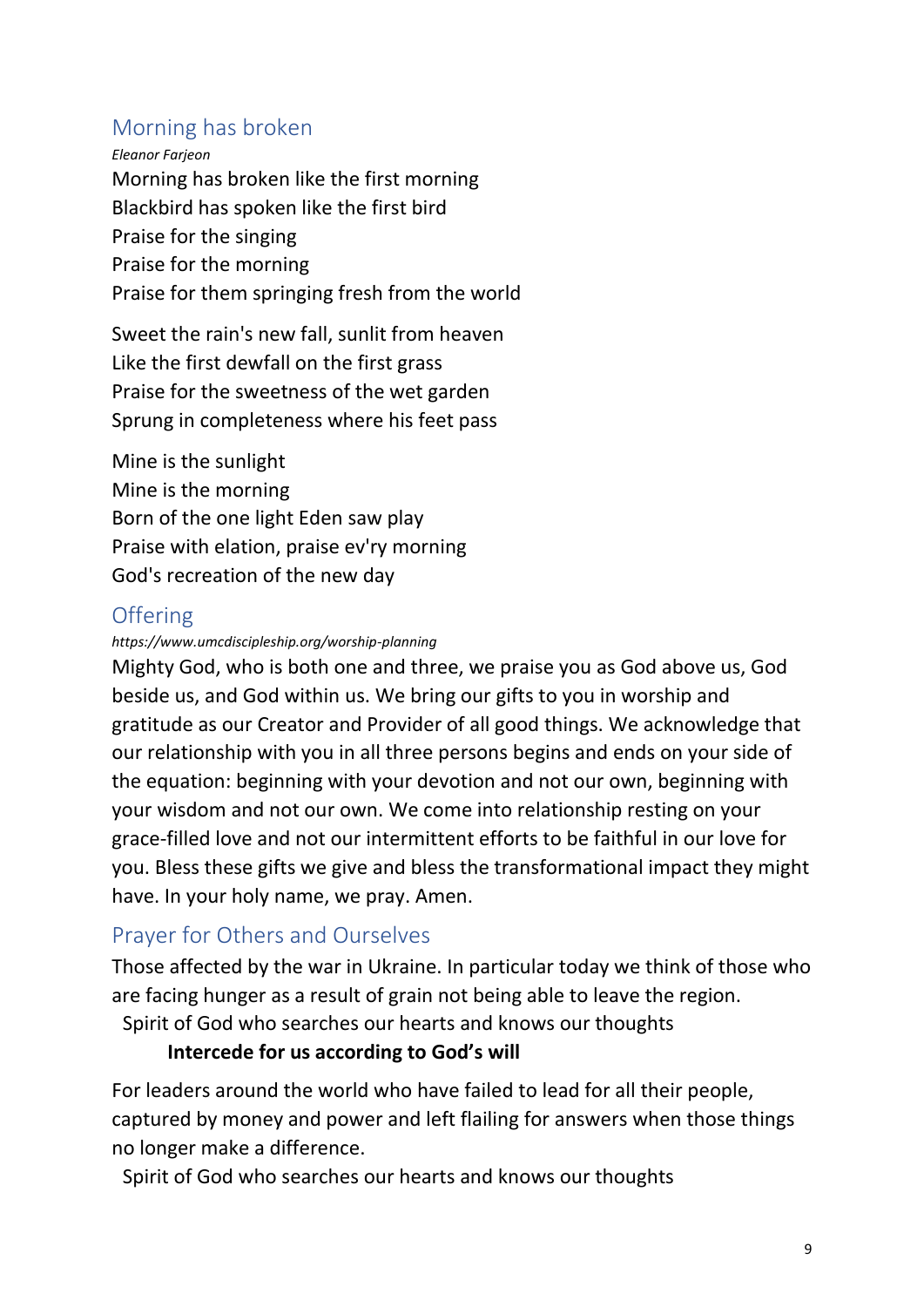# **Intercede for us according to God's will**

For the poor, those who struggle to put healthy meals on the table, or perhaps have no table at all, who have to choose between health care and a roof over their heads, who keep their children home from school because they are too embarrassed to admit they can't afford shoes.

Spirit of God who searches our hearts and knows our thoughts

# **Intercede for us according to God's will**

For ourselves, happy in our own small worlds, failing to hear the cry of the Spirit to look up and look out to see the work of the Kingdom that is in our hands.

Spirit of God who searches our hearts and knows our thoughts

## **Intercede for us according to God's will**

For those we love and care about. The sick, the travellers, our families, young and old.

Spirit of God who searches our hearts and knows our thoughts

# **Intercede for us according to God's will**

In and through the love of Jesus Christ we bring all these things. Amen.

# Do something beautiful

*Graham Kendrick* We are a shining light City on a hill that can't be hidden A shining light And this shining light Is the life of Jesus in us, Oh what a light The fire of his Spirit burns With justice, joy and peace And works through our hands and feet

Go do something beautiful In the name of Jesus Do something beautiful Go do something Jesus would Do something beautiful Do something beautiful